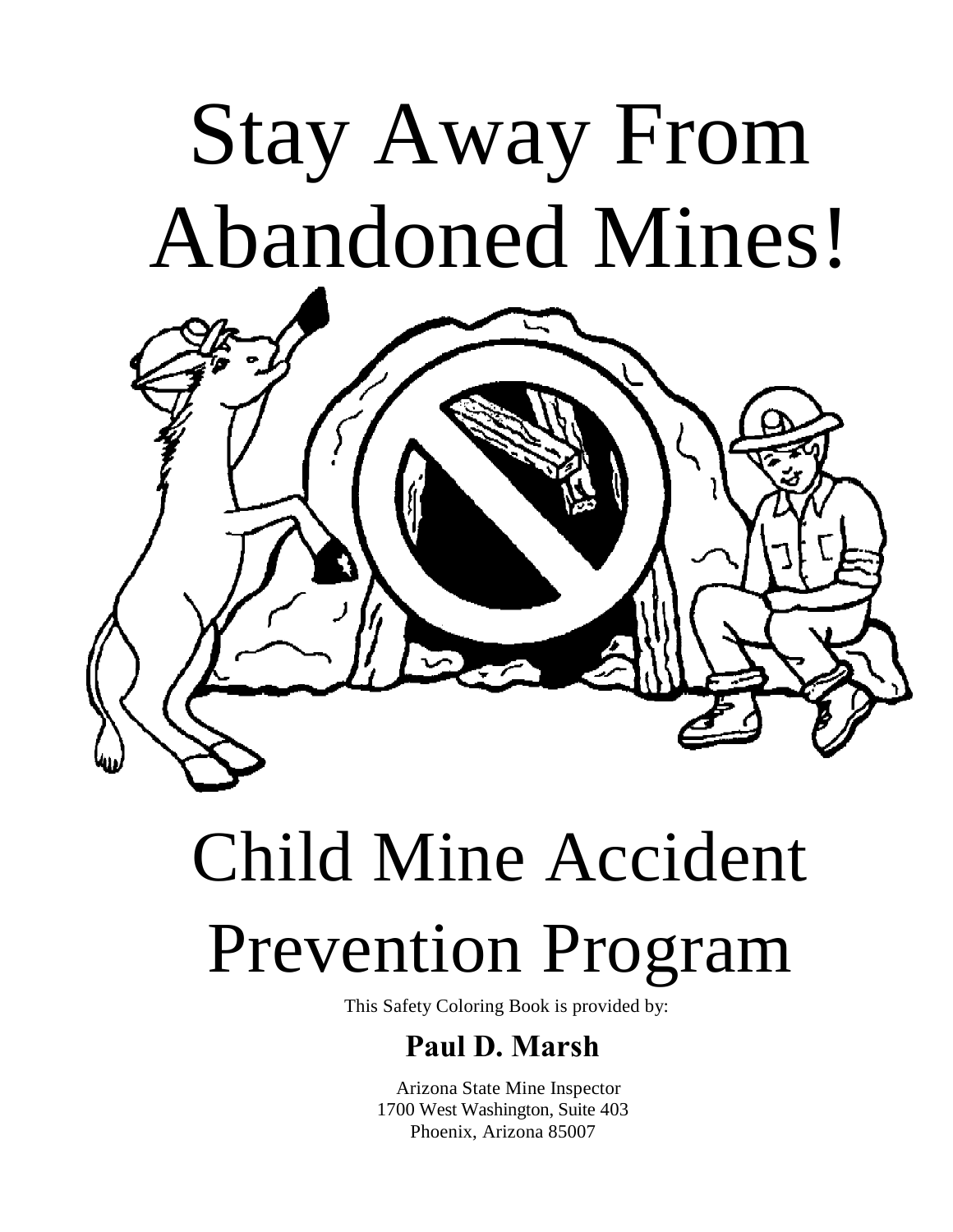

#### A Message to Parents

Arizona is a wonderful place for children. We have lots of sunshine, beautiful deserts, mountains, lakes, and streams. For a youngster, every day can be filled with adventures. This coloring book is designed to remind children to avoid dangerous places, which can turn an adventure into a tragedy. One of these places is the many thousands of mining operations, some abandoned and some in active use, which dot the landscape.

I ask you to discuss the messages given in this

book with your children. Help them to understand the dangers of such appealing things as piles of rocks and sand, or "caves" which turn out to be bottomless mine shafts. Our children are precious and need our attentive care. I hope, through your efforts and those of my office, we can teach them how to avoid the dangers around mining property.

The Arizona State Mine Inspector is dedicated to keeping Arizona's mines, miners, and the community safe and healthy. We are constantly on the alert to locate and barricade abandoned mines, and maintain a year-round training program in mine rescue techniques. We welcome your comments and questions. We are here to serve you, the Arizona public, and want to keep our children safe.

Sincerely,

Paul D. Marsh Arizona State Mine Inspector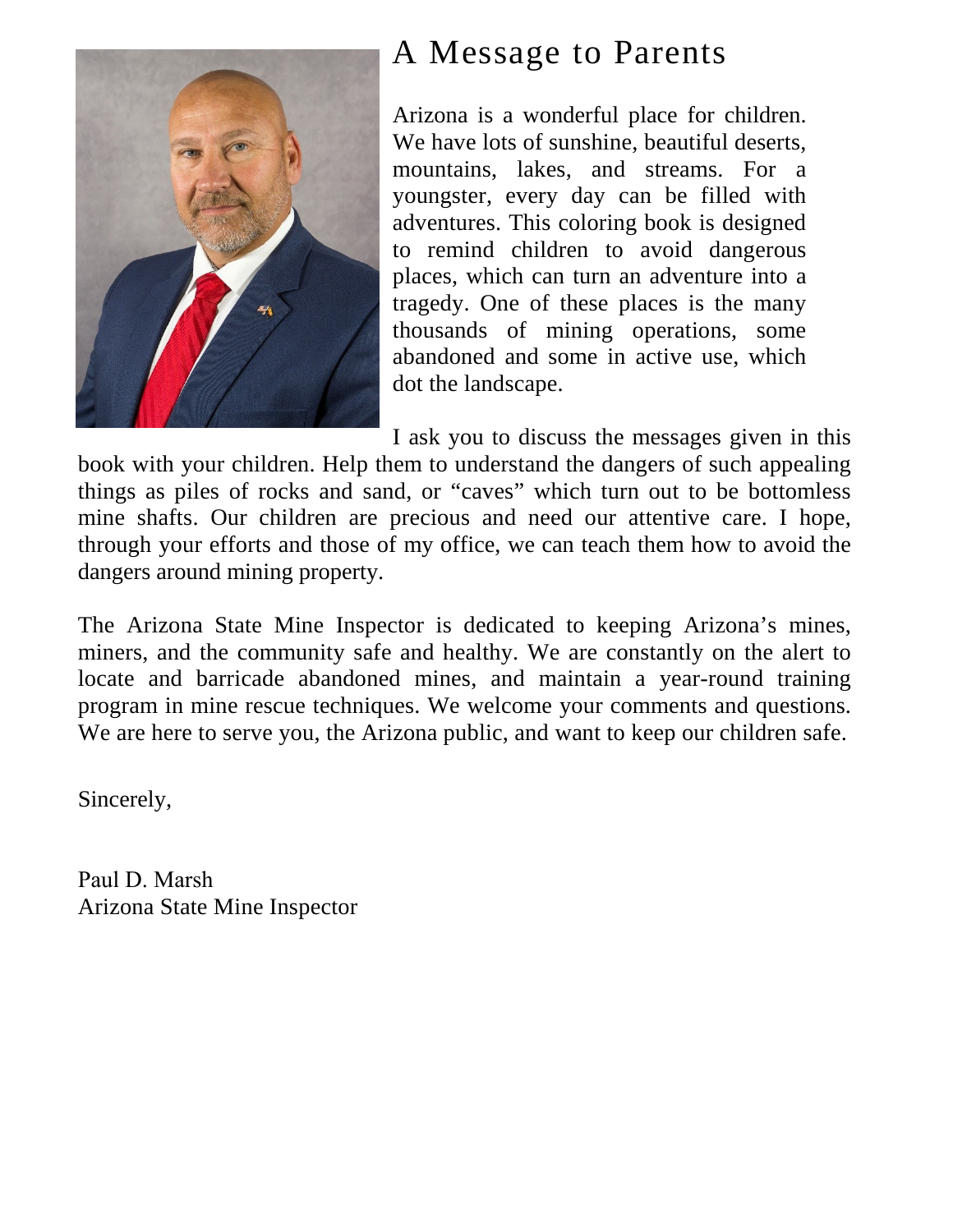

Hey Kids! I'm Buddy Burro. I'm here to help remind you to stay out of abandoned mines. They are dangerous places where you can get hurt. Follow me through this Safety **Activity Book and** we will learn why you should: STAY OUT AND STAY ALIVE!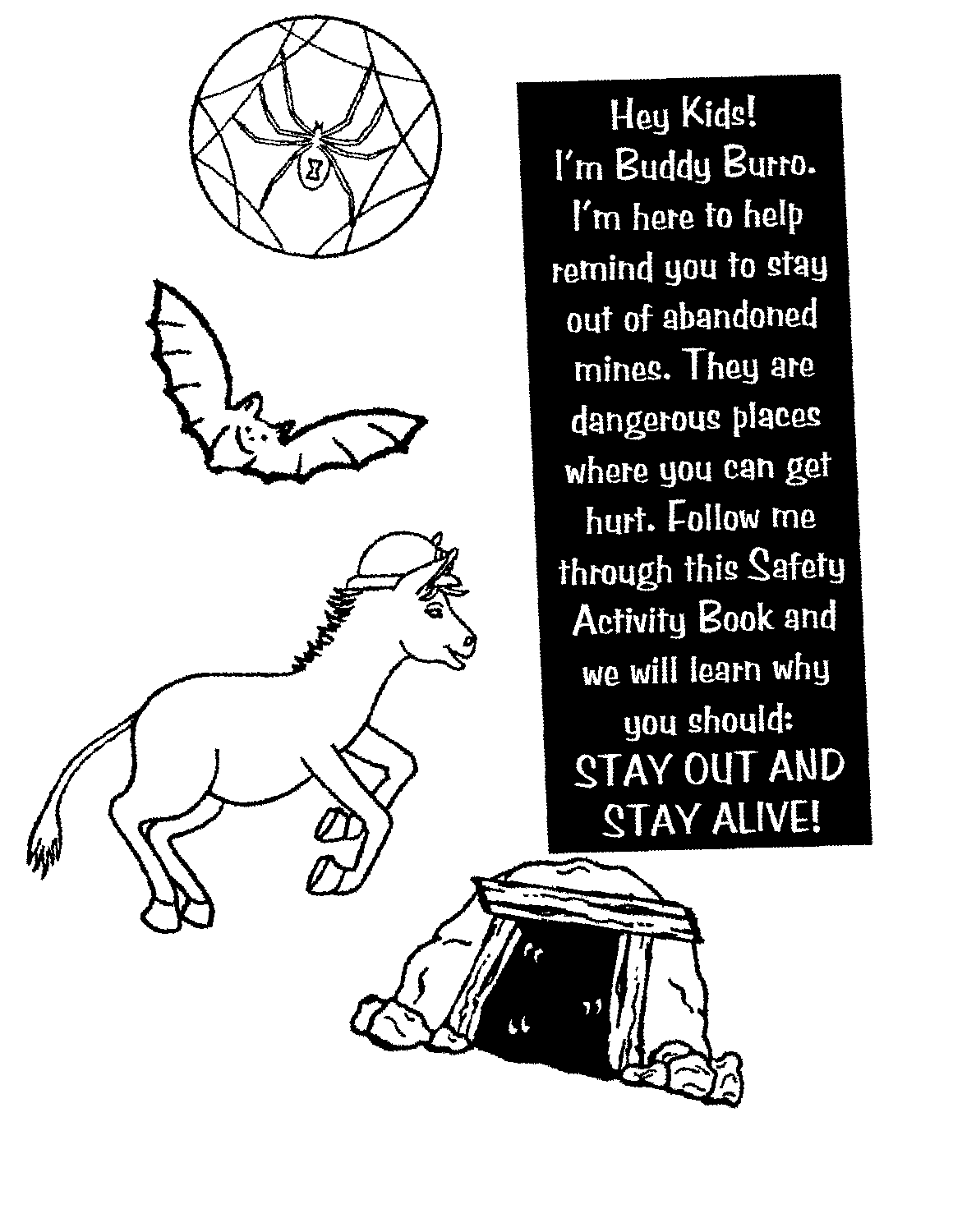## Old Mines are Dangerous!



Loose rocks or old timber can cave-in and hurt you!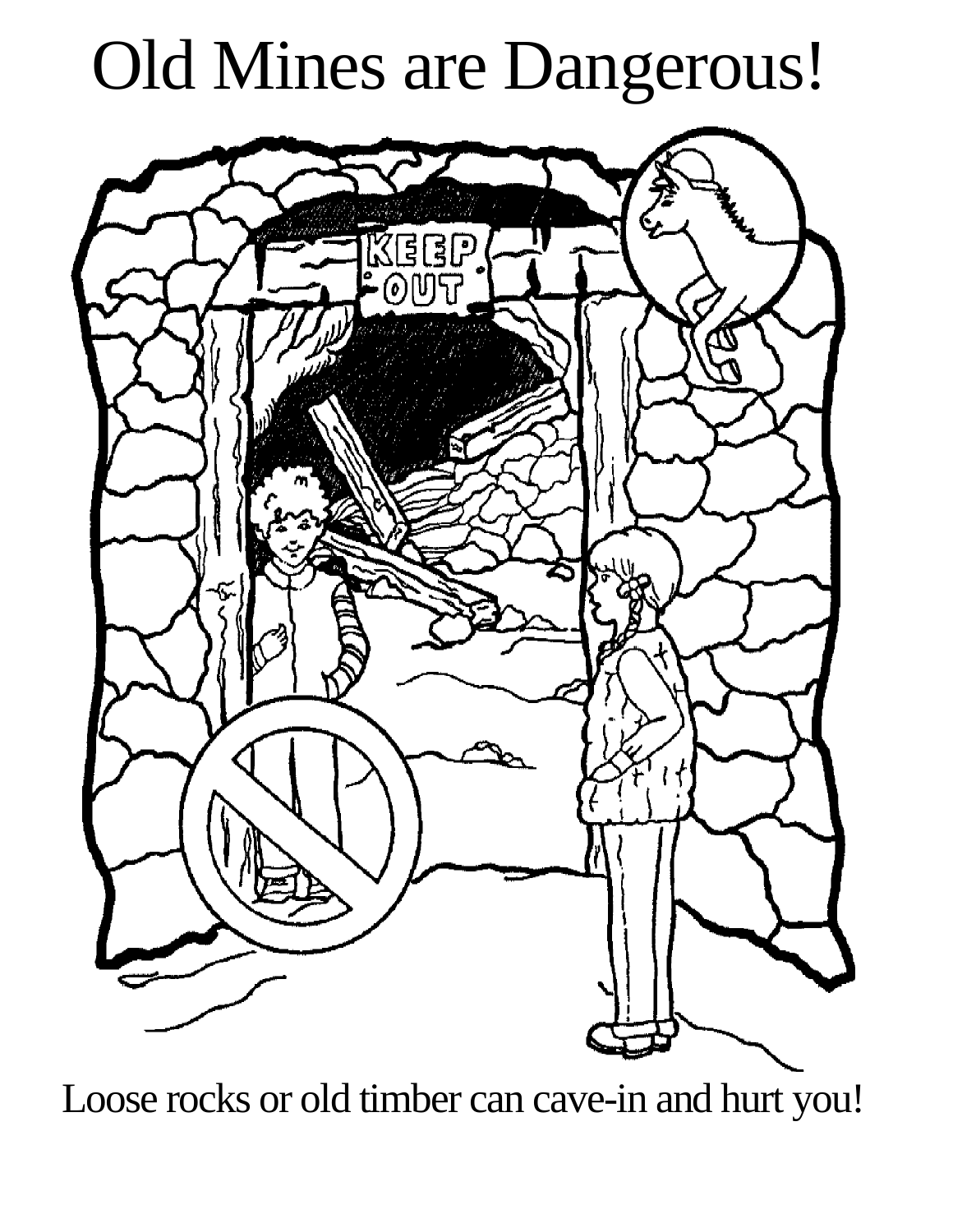#### No Trespassing means: Do Not Enter



Warning signs are posted to protect you. A "Stay Out" sign means something inside could hurt you.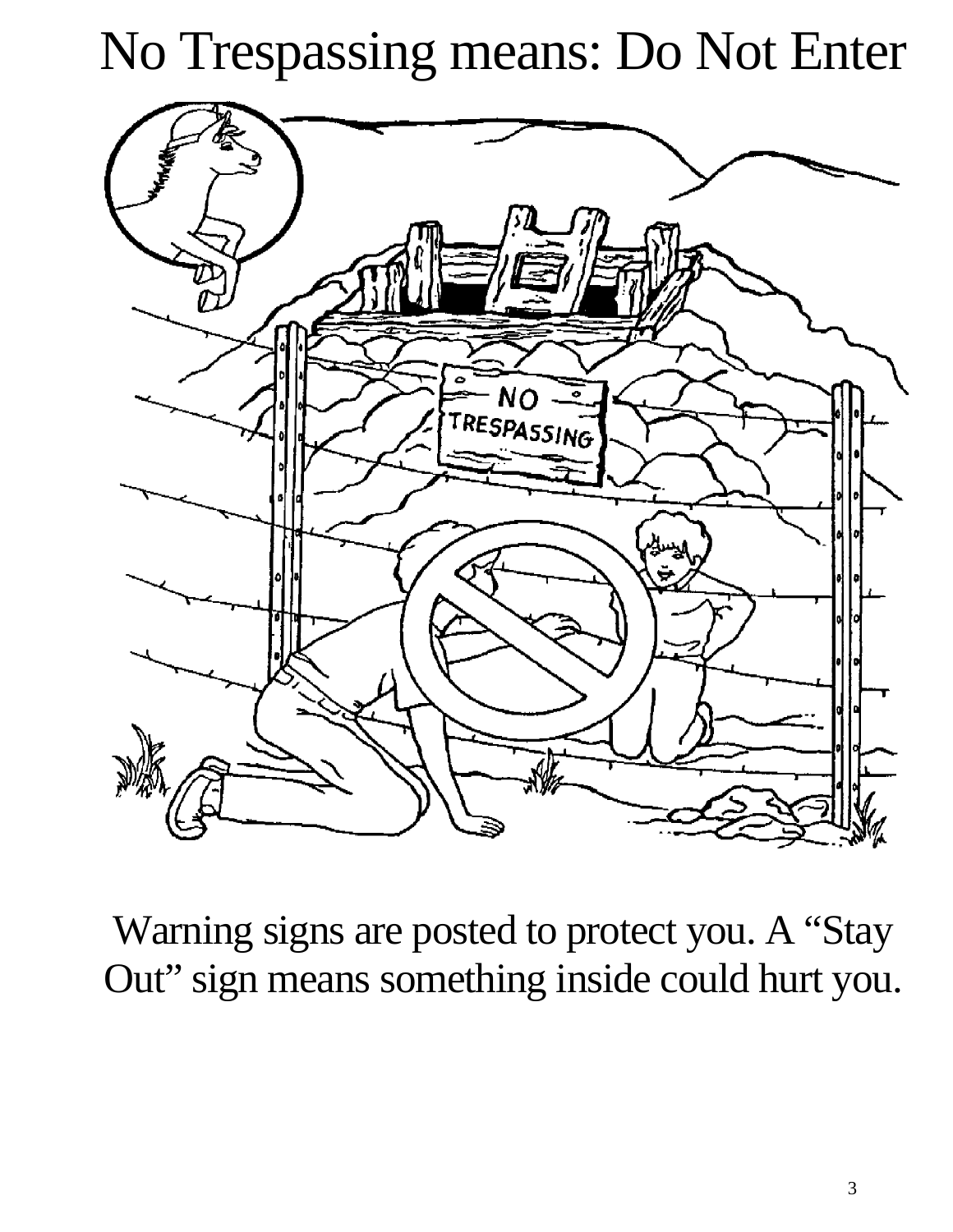## Piles of rocks or sand are Dangerous!

(2)

Climbing on piles of rocks can make them come loose and can tumble down on you. You can fall from them or they can bury you.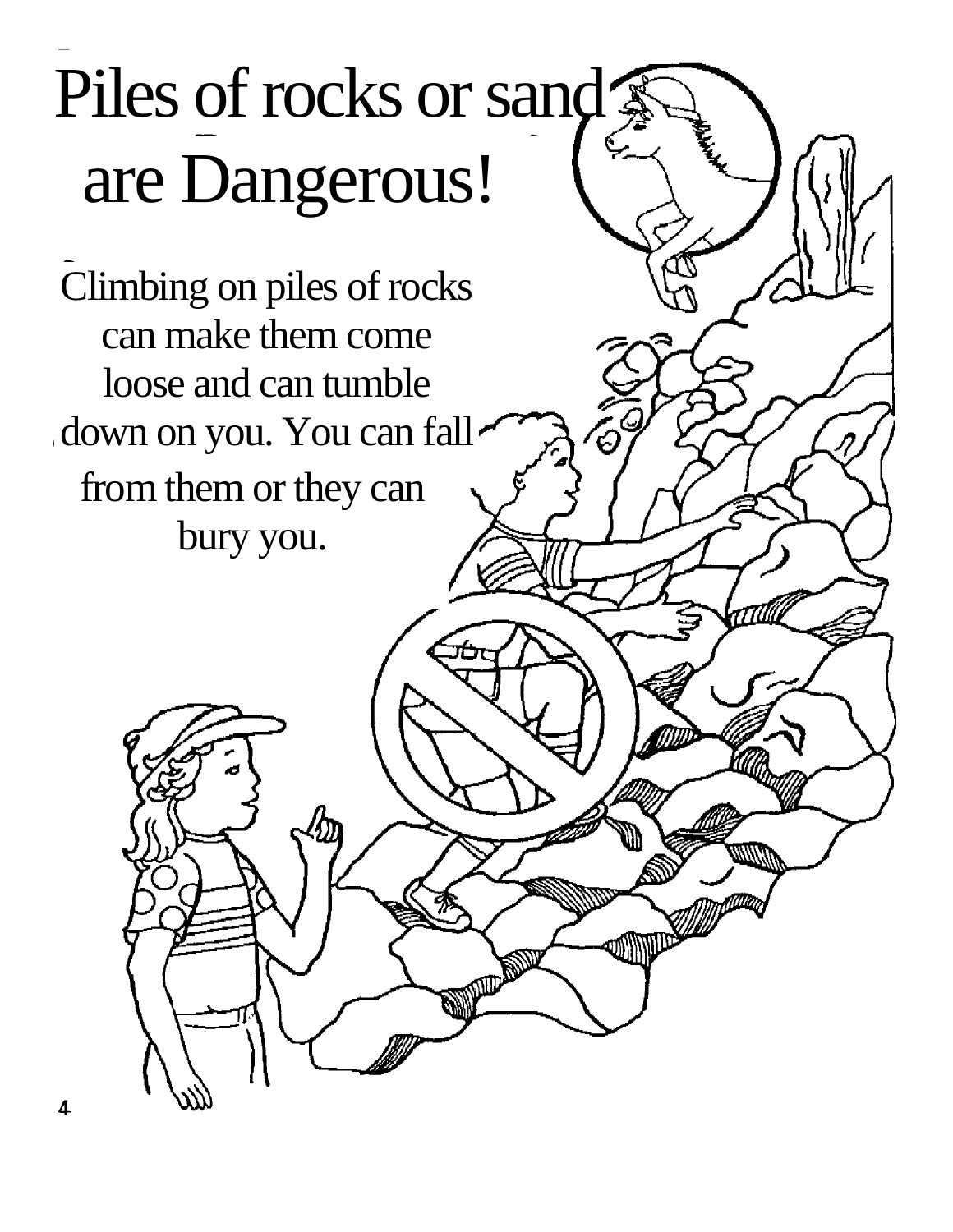## Machines can hurt you!

Never play on or near any machines.

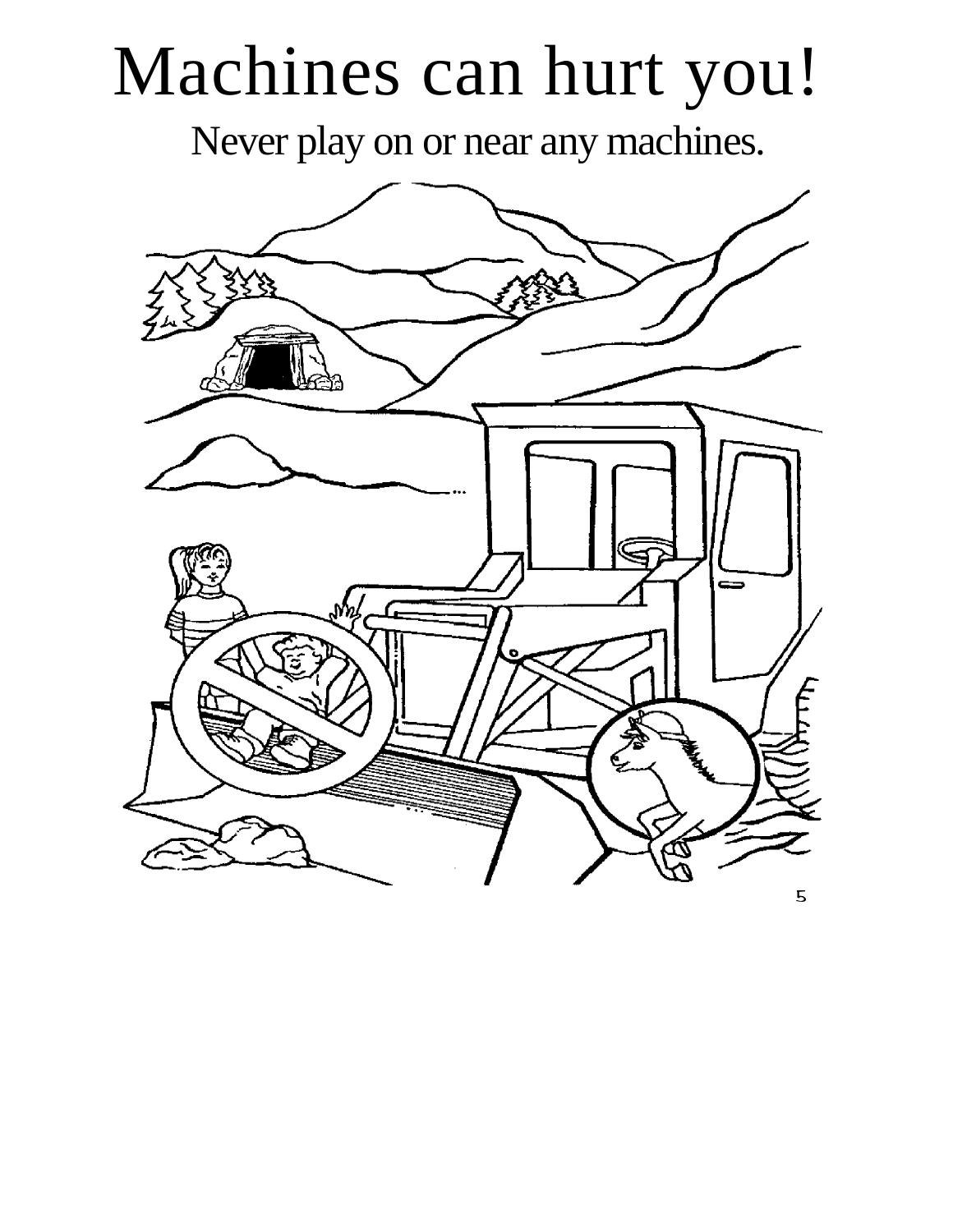### Many Dangerous Animals live in abandoned mines.

You might run into rattlesnakes, spiders, scorpions, bats, or even bears. Mountain lions like to live in abandoned mines!

Forz<br>28 m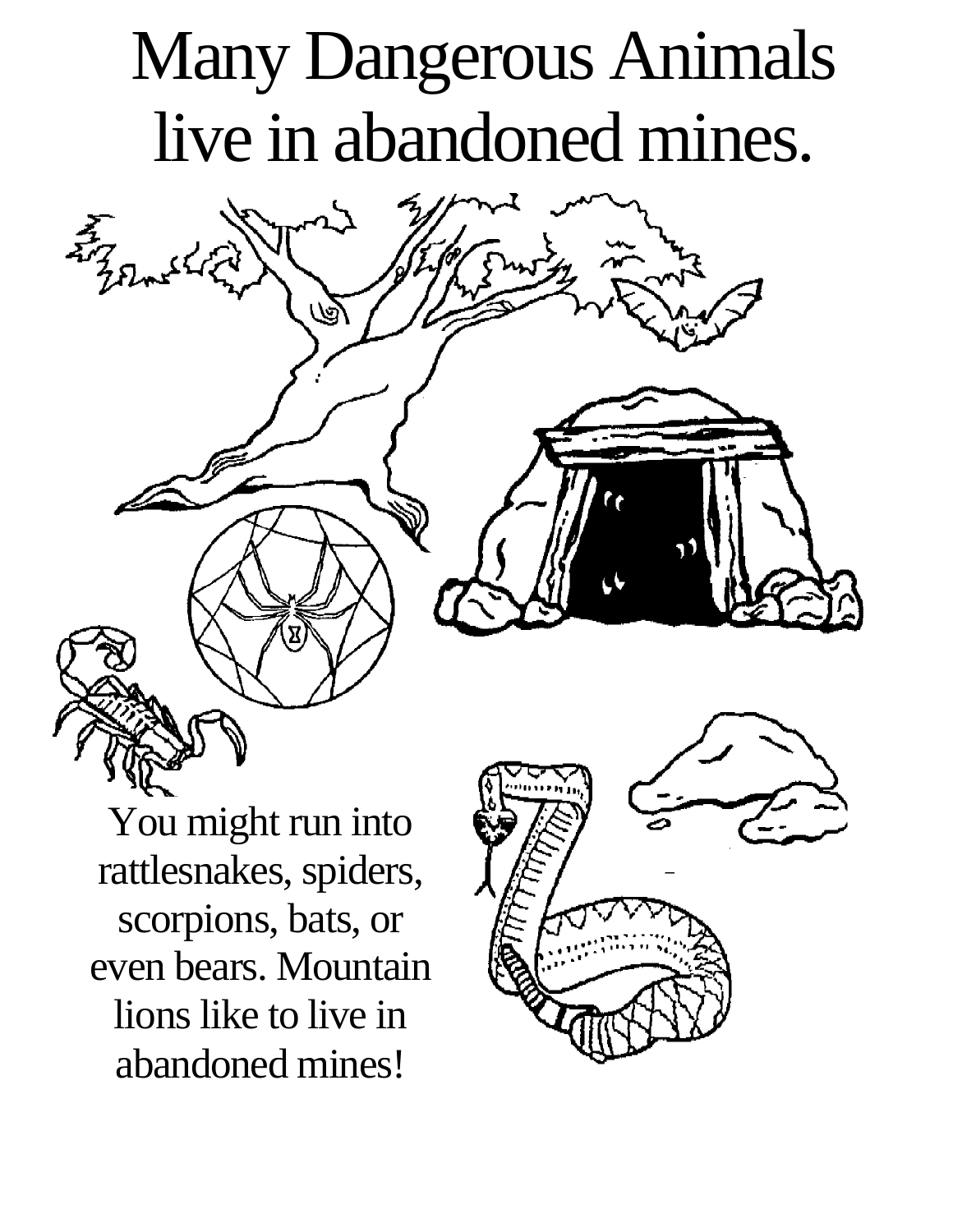## Obey All Warning Signs!

They are there to protect you.

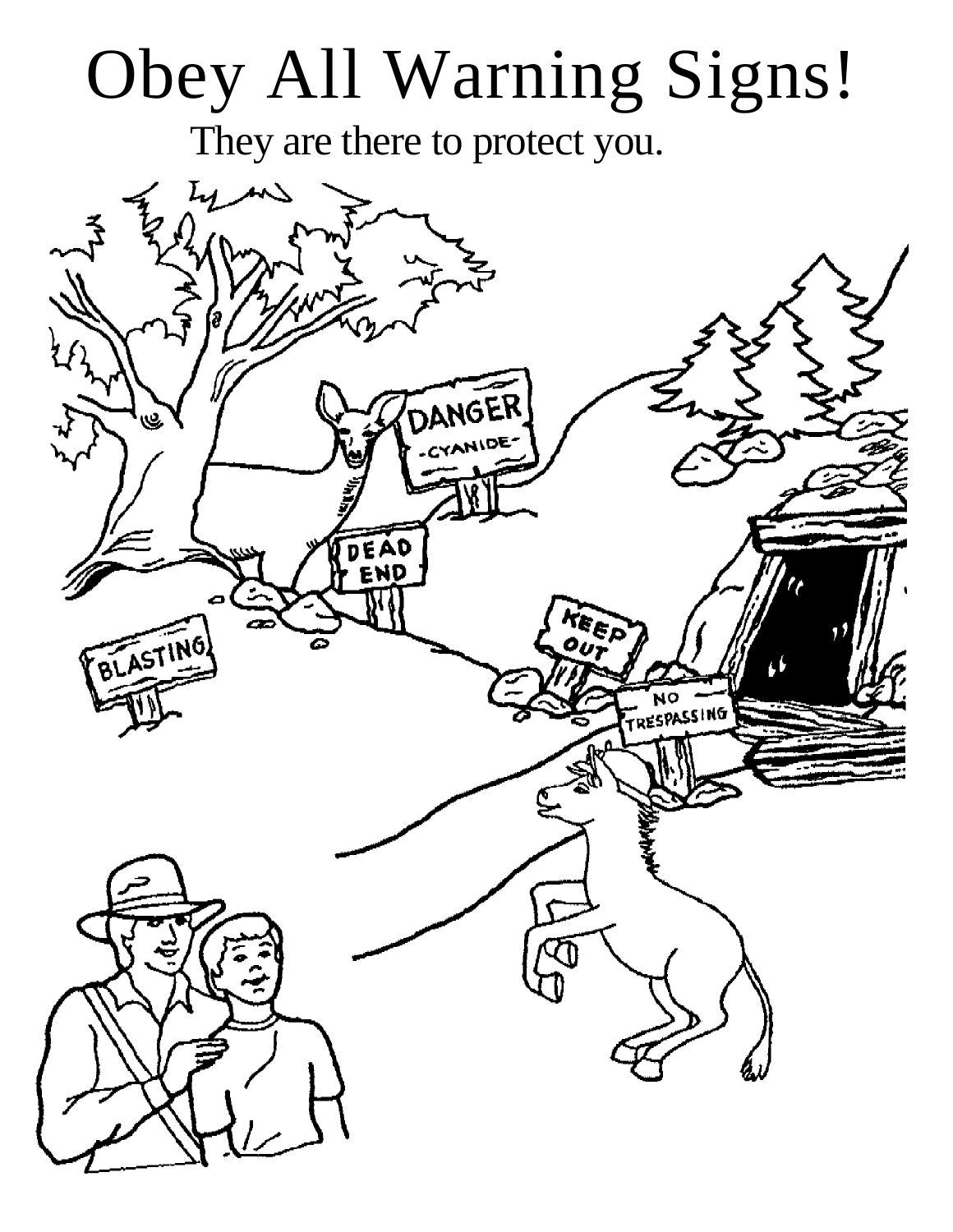## Old Dynamite can BLOW UP!



Sometimes old dynamite or blasting caps are found at abandoned mines. If you find some DO NOT TOUCH IT! Tell your parents and have them call the sheriff or the Mine Inspector to remove it.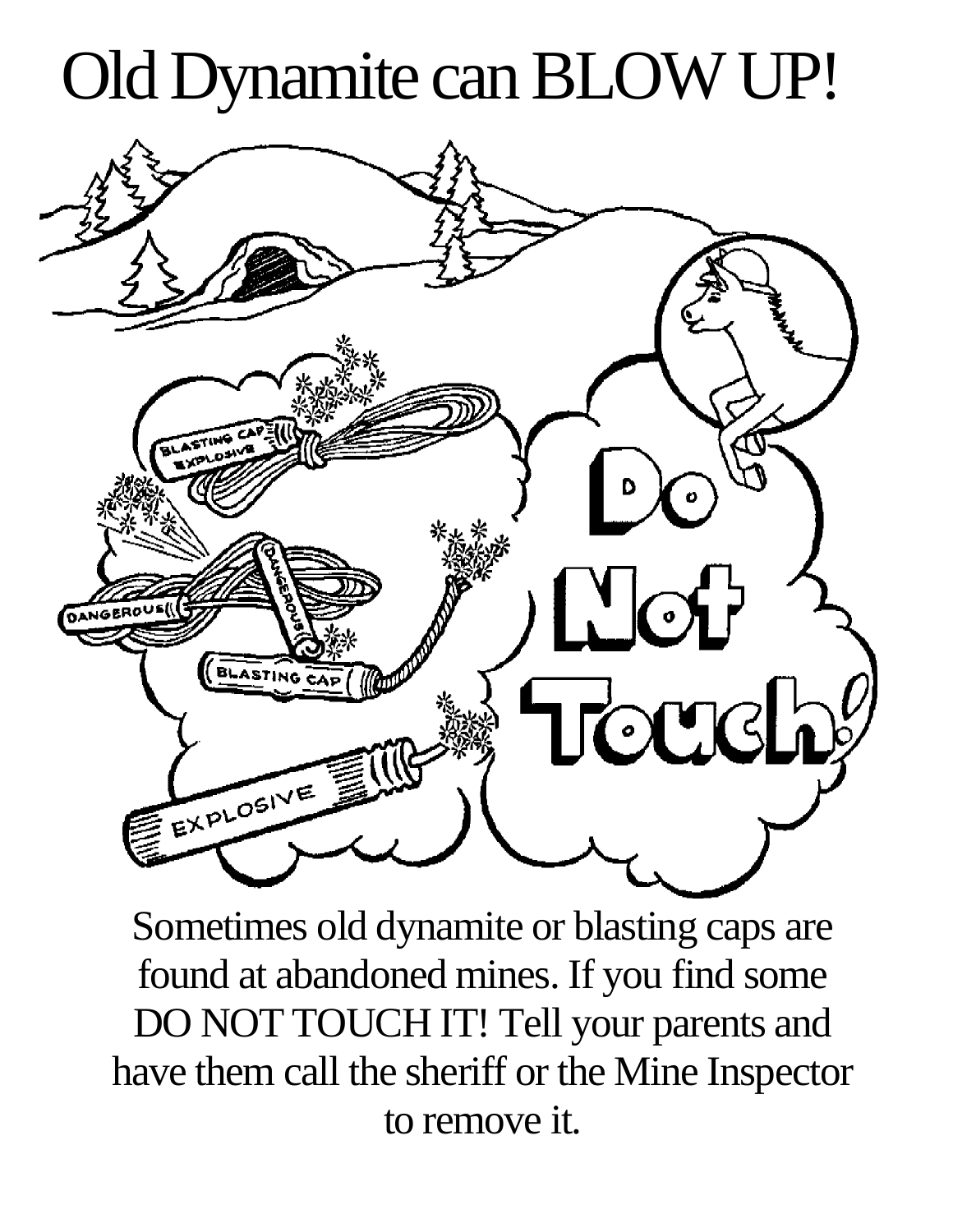## Stay away from mines and abandoned mine buildings.

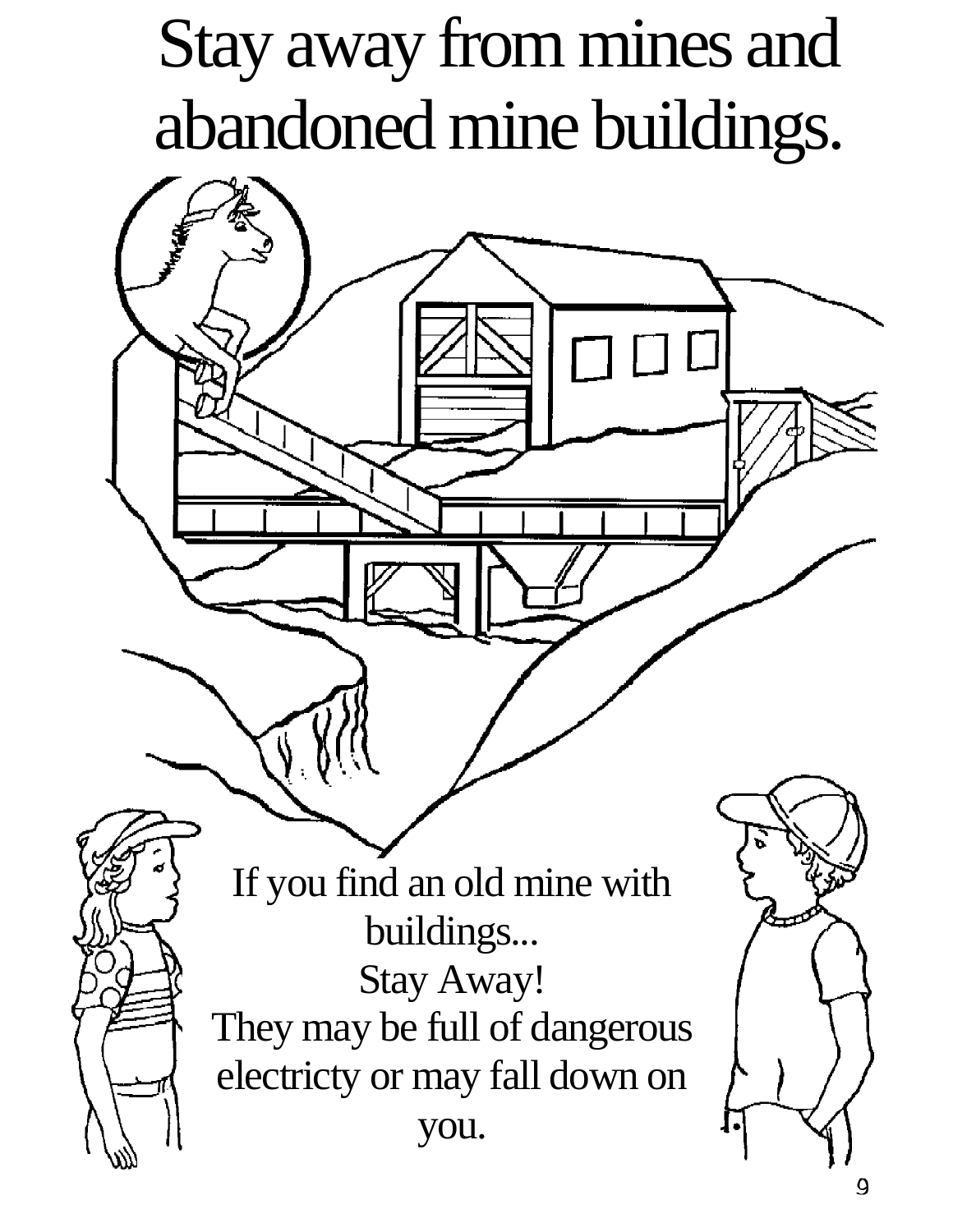#### Word Search Adventure

Find the following words or phrases in the puzzle below. They can be found horizontally, vertically, or diagonally. Good Luck!

|               |               |              |              |                |                |                |                |                       |              |             |                |             |               |              |              |              |              |               | <b>ADIT</b>                           |
|---------------|---------------|--------------|--------------|----------------|----------------|----------------|----------------|-----------------------|--------------|-------------|----------------|-------------|---------------|--------------|--------------|--------------|--------------|---------------|---------------------------------------|
| D             | $\mathbf{V}$  | $\mathbf T$  |              | X S T          |                |                |                | A Y O U T Z W V A E T |              |             |                |             |               |              |              |              | H G          |               | <b>BAD AIR</b>                        |
| D             | L             | P            |              | X H            | $\mathbf{I}$   | $\Omega$       |                | K H U I               |              |             |                | D Y N       |               |              | A M I        |              | T            | E             | <b>BATS</b>                           |
| U             | U             | B            | N            |                | A D            | $\mathbf{I}$   | $\mathbf T$    |                       |              | M N Y E B   |                |             | G             |              | V O X Q      |              |              | <sub>S</sub>  | <b>BURRO</b>                          |
| P             | $\Omega$      | T            | N            | $\mathbf F$    | B              | V              | G              | B                     | $\mathbf T$  |             | G A S          |             | $C_{0}$       |              | U            | $\mathbf{K}$ | J            | $\mathcal{C}$ | <b>BURY</b>                           |
|               |               |              |              |                |                |                |                |                       |              |             |                |             |               |              |              |              |              |               | <b>CAVE-IN</b>                        |
| O             | P             | $\bf K$      | J            | T              | M              | N F            |                | A F                   |              | D           | T P            |             | $R$ I         |              | N            | K U          |              | A             | <b>CLIFF</b>                          |
| $\mathcal{C}$ | L             | $\mathbf{I}$ | M B          |                | $\mathbf N$    |                | $K$ L          | D                     |              | M M H I     |                |             | L K           |              | $\mathbf{T}$ | T            | $\mathbf{I}$ | P             | <b>CLIMB</b>                          |
| L             | B             | B            | $\mathbf{J}$ | $\bf{I}$       | Y              |                |                | R H A Z Q T D         |              |             |                |             | $\mathbf{X}$  | H            | A J          |              | K E          |               | <b>COPPER</b>                         |
| $\mathbf I$   | $\mathbf{R}$  |              | V H C A      |                |                | $\mathbf{V}$   | E              | $\mathbf{I}$          | N S          |             | R E            |             | $\mathbf{P}$  | S            | $\mathbf I$  | $\mathbf{J}$ | N            | Z             | <b>DEATH TRAP</b><br><b>DYNAM ITE</b> |
| F             | S.            | X G          |              |                | O <sub>L</sub> | D              | B              | $\mathbf{R}$          | $\mathbf{I}$ |             | H A R          |             | T             | T            | $\mathbf N$  | Y            | U            | H             | <b>ESCAPE</b>                         |
| F             | $\mathcal{C}$ | $L$ $P$      |              | P K            |                | 0 <sub>0</sub> |                | $\mathbf N$           |              | NOPS        |                |             | M A S         |              |              |              | M X S        |               | <b>GAS</b>                            |
| Y             | $\Omega$      | N            | N            | $\mathbf{P}$   | $\bf{J}$       | K S            |                | $\mathbf I$           |              | L V         | E R            |             | B             | Y B          |              | B            | $\top$       | $\mathbf{X}$  | <b>GOLD</b>                           |
| H             | $\mathbf{R}$  | $\Omega$     | $\Omega$     | E              | J              | $\overline{O}$ |                | D Y K E M R S         |              |             |                |             |               | A V          |              | A V          |              | $\mathbf{F}$  | <b>HARDHAT</b>                        |
|               |               |              |              |                |                |                |                |                       |              |             |                |             |               |              |              |              |              |               | <b>LADDER</b>                         |
| U             | P             | J            |              |                |                |                |                | MROCKLNLMKKLB         |              |             |                |             |               |              |              | U            | R Y          |               | <b>MINE</b>                           |
| Z             | $\mathbf I$   | $X_{-}$      |              |                | O WH G         |                | H J            |                       |              |             |                | N K L O O I |               |              |              |              | H K H B      |               | <b>MOUNTAINS</b>                      |
| B             | $\Omega$      |              |              |                |                |                |                | H H J K A G G R D H J |              |             |                |             |               |              | M V K I      |              | S.           | $\mathbf{L}$  | <b>OPEN PIT</b>                       |
| L             | N             | ML           |              | $\mathbf{I}$   | U              |                | G R H          |                       | G D          |             | H N            |             | $\mathbf{I}$  | E            | P            | $\mathbf I$  | N            | H             | <b>ORE</b>                            |
| B             | <sub>S</sub>  |              | V H          | N L            |                |                | A D            | D                     | E            | R H T       |                |             | $\mathbf N$   | $\mathbf{F}$ | D            | <sub>S</sub> | $\mathsf{A}$ | A             | <b>PICK</b>                           |
| T             | T             | U            | $\mathbf I$  | H              | $\mathbf T$    | J              | $\mathbf{O}$   | H                     |              | H N H J     |                |             | E             | V            | T            | N            | $K$ I        |               | <b>ROCK</b>                           |
| T             | U             | $\mathbf N$  | $\mathbf N$  | E              | L              | S              | J              | $\mathbf I$           |              | H A B N     |                |             | $\mathbf{K}$  | $\mathbf{P}$ | $\mathbf{R}$ | J            | E            | $\mathbf{I}$  | <b>SCORPIONS</b><br><b>SHAFT</b>      |
| N             | J             | G            | H C Z        |                |                |                |                | Q X L K N T F         |              |             |                |             | $\mathcal{C}$ | H            | A J          |              | S            | J             | <b>SHOVEL</b>                         |
|               |               |              |              |                |                |                |                |                       |              |             |                |             |               |              |              |              |              |               | <b>SILVER</b>                         |
| O             | B             | U            | $\mathbf R$  | R <sub>o</sub> |                |                |                | O O K L               |              | J           | H C            |             | H             | $\bf U$      | P            | $\bf{J}$     | H N          |               | <b>SNAKES</b>                         |
| H             | H             | N            | $\mathbf N$  |                | G R            |                | W G C          |                       | $\mathbf T$  | H           | V F            |             | J             | $\mathbf{L}$ | K L          |              | $\bf{J}$     | N             | <b>SPIDERS</b>                        |
| B             | H             | $\mathbf{I}$ | T            | $\mathbf{F}$   | E              | G              | $\mathbf Y$    | $\mathbf I$           | $\mathbf F$  | H           | $\overline{Q}$ | E           | W             | T            | G            | D            | $\mathbf{Y}$ | H             | <b>STAY ALIVE</b>                     |
| U             | Y             | $\mathbf{R}$ | G            | $H$ B          |                | J              | $\overline{O}$ | $\mathbf{P}$          | E            | $\mathbf N$ | $P$ I          |             | T             | $\mathbf{I}$ | $\Omega$     | G            | T            | $-G$          | <b>STAY OUT</b>                       |
|               |               |              |              |                |                |                |                |                       |              |             |                |             |               |              |              |              |              |               | <b>TRAP</b>                           |
|               |               |              |              |                |                |                |                |                       |              |             |                |             |               |              |              |              |              |               | <b>TUNNELS</b>                        |
|               |               |              |              |                |                |                |                |                       |              |             |                |             |               |              |              |              |              |               |                                       |

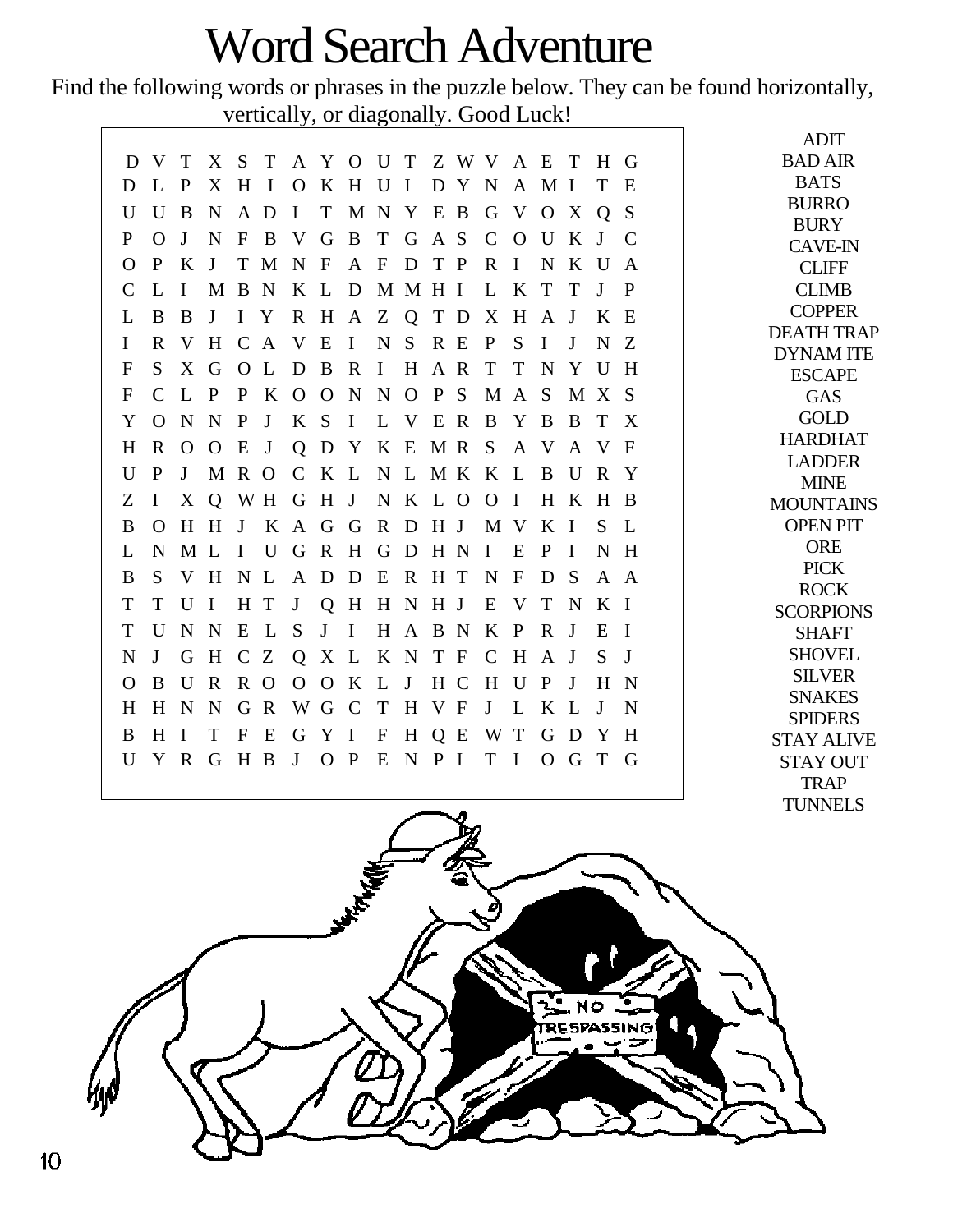

#### What did these children find?

6  $+3$ 

8 +8

7 +6

To solve the mystery, use the code after solving these simple addition problems.



6  $+4$ 

4  $+3$ 

6  $+2$ 

9 +3 CODE

| $Q = 11$ | $D=6$    |
|----------|----------|
| $E = 8$  | $F = 12$ |
| $G = 4$  | $I = 10$ |
| $Y=16$   | $L = 14$ |
| $P = 9$  | $R = 13$ |
| $T = 7$  | $S = 15$ |

6 7 7 9 2 8 8 3 +5 +4 +7 +6 +2 +3 +6 +3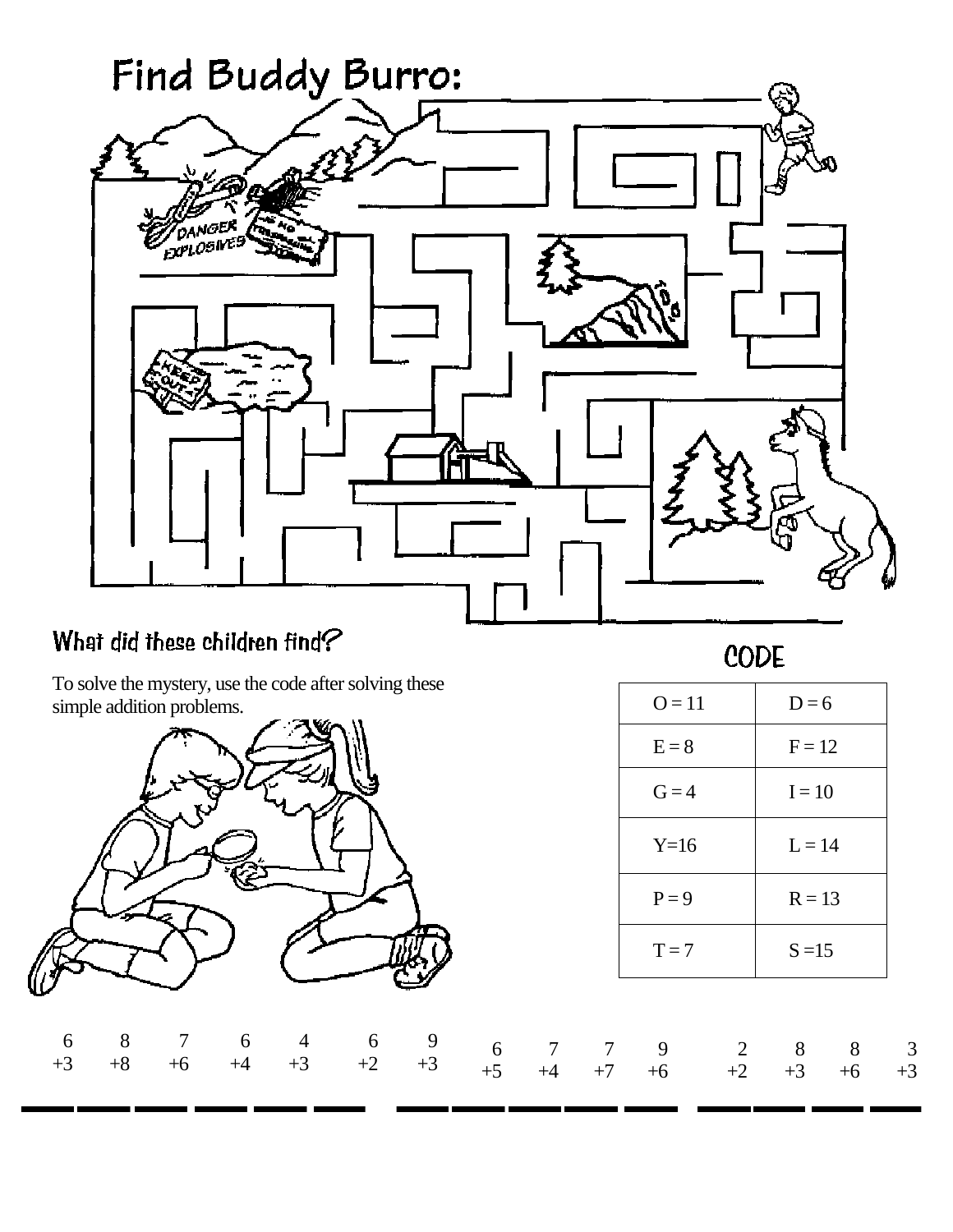#### Mining Crossword Puzzle

Complete the puzzle below using the clues on the next page.

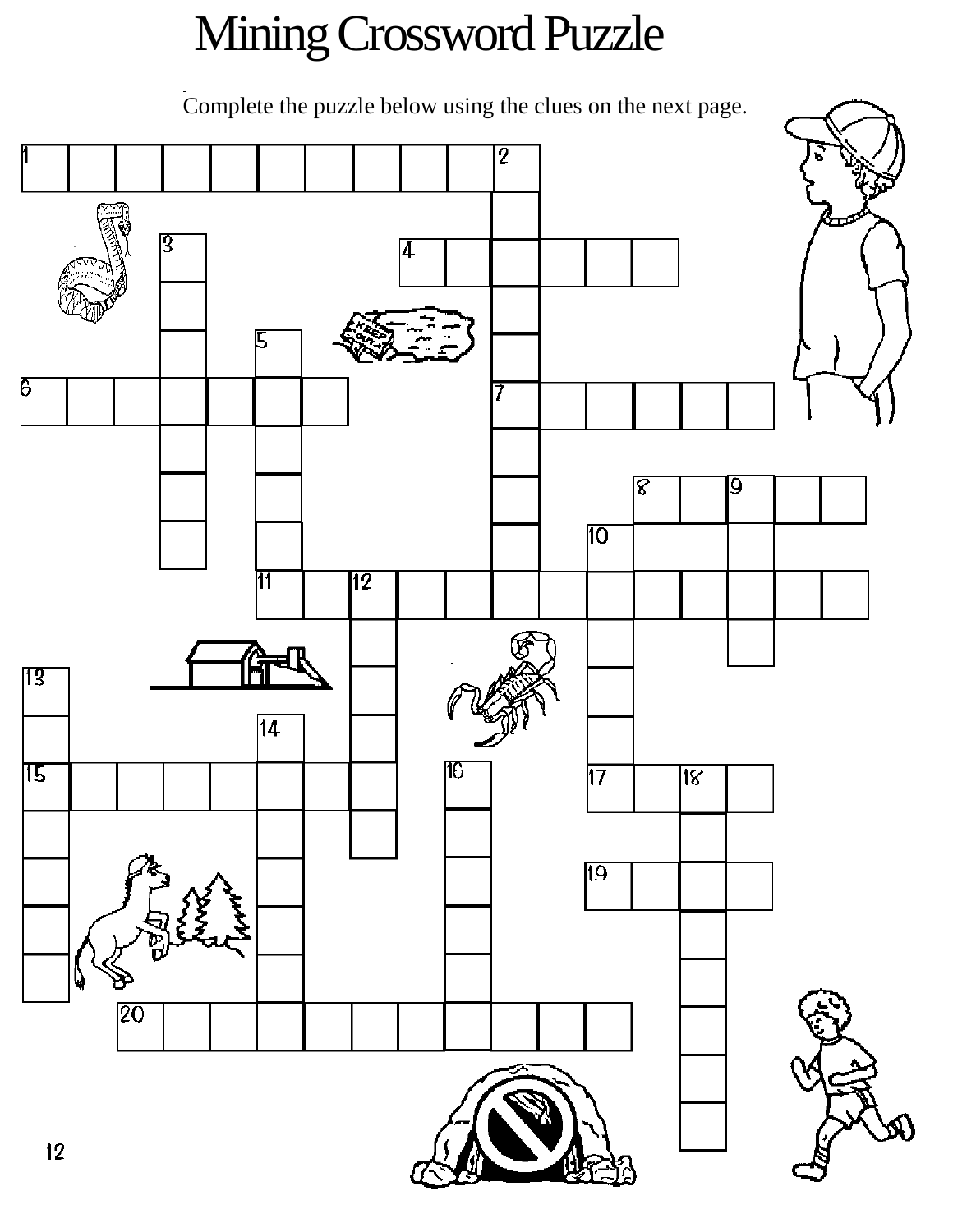#### Across:



- 1. Reptile that likes to live in mine tunnels during the hot part of the summer.
- 4 . Element that is mined in Arizona and is used to make wire and pennies.
- 6. What a miner wears to protect his head from falling rocks.
- 7. Element that is mined in Arizona and is used to make jewelry.
- 8. A mine opening that goes down instead of into the side of a hill.
- 11. A sign that means "Stay Out" or "Do Not Enter."
- 15. Explosive used at old mines. It can blow up easily if you play with it.
- 17. Loose\_\_\_\_\_\_\_ piles can shift if you climb on them.
- 19. Precious element that drew miners to Arizona. Often used in jewelry.
- 20. A modern type of explosive that may blow up if played with.

#### Down:

- 2. Two types of \_\_\_\_\_\_\_\_\_\_\_include dynamite and blasting caps.
- 3. Snakes, \_\_\_\_\_\_\_ , and scorpions all may live in abandoned mines.
- 5 . Old timbers and loose rock in a mine may \_\_\_ if you touch them.

9. A tunnel shaped mine that goes into the side of a hill that you can easily walk in.

10. Low oxygen and poisonous gases are called \_\_\_\_\_\_\_ .

12. An adit may also be called a \_\_\_\_\_\_\_\_ .

13. Wooden\_\_\_\_\_\_\_\_\_ may collapse if you climb on them.

14. \_\_\_\_\_\_\_\_\_\_\_\_\_\_\_\_ are pieces of wood that support mine openings.

16. \_\_\_\_\_\_\_\_\_\_\_\_ has been important to Arizona in the past and will

continue to be in the future.

18. A cave-in happens when rock and timber  $\qquad \qquad$ .

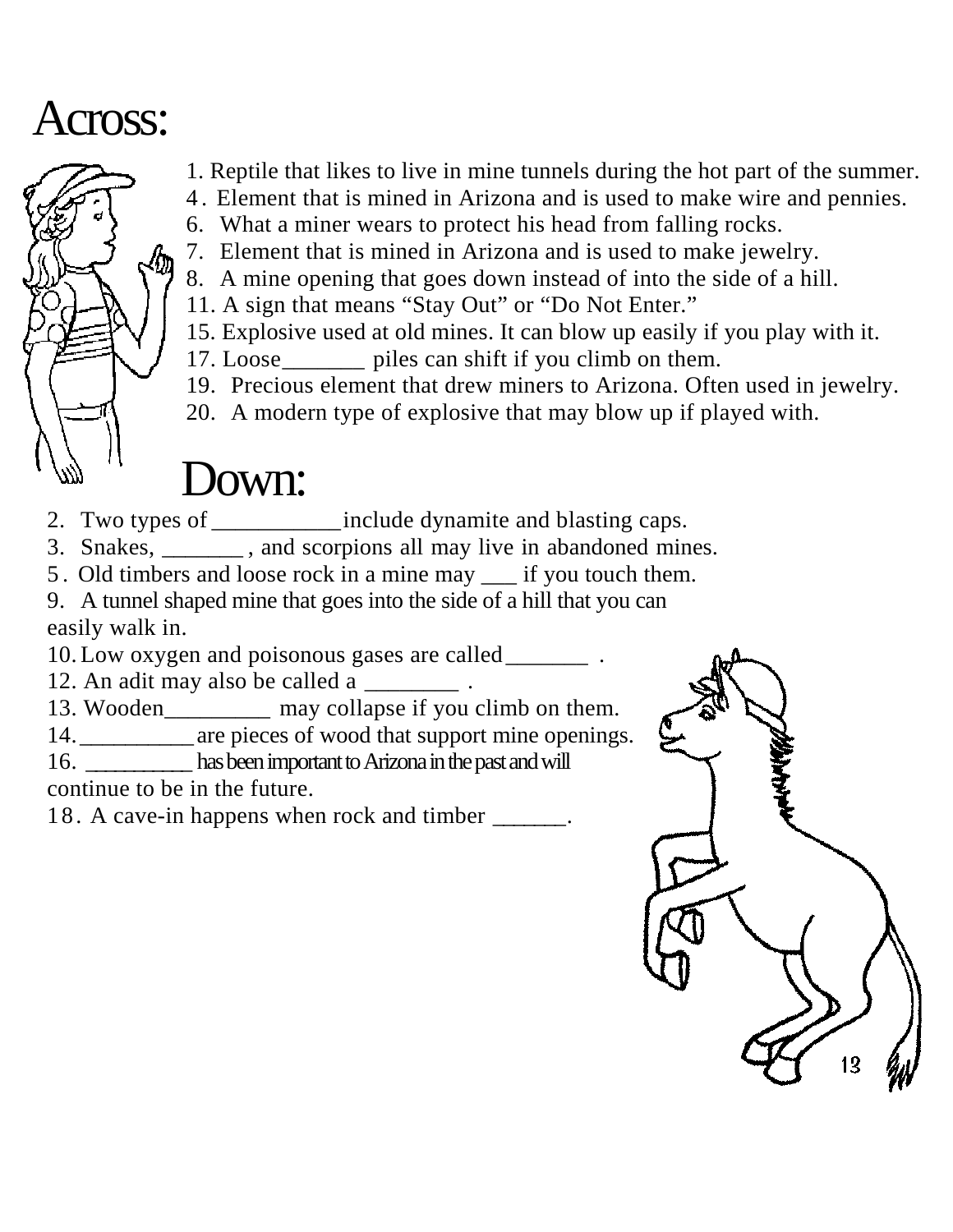Hey Kids!

I'm here to remind you to stay out of abandoned mines. Do you remember why? Let's review.



Unsafe mine shafts & tunnels may collapse, trapping you within the mine. Deadly gas  $\&$  low oxygen are called bad air. You can breathe them without knowing until it is too late. Decayed timbers and loose rock may cave-in and bury you or block off your only escape. Unsafe ladders may collapse if you climb on them. Old explosives (dynamite or blasting caps) may blow up if you play with them.

Deep pools of water may be hidden in shafts inside of tunnels. Rotten structures and equipment may give way under you. Animals living in the mine may be dangerous if they think they are trapped.



From Page 11: What did these childre find? Answer: Pyrite, Fool's Gold

STAY OUT AND STAY ALIVE!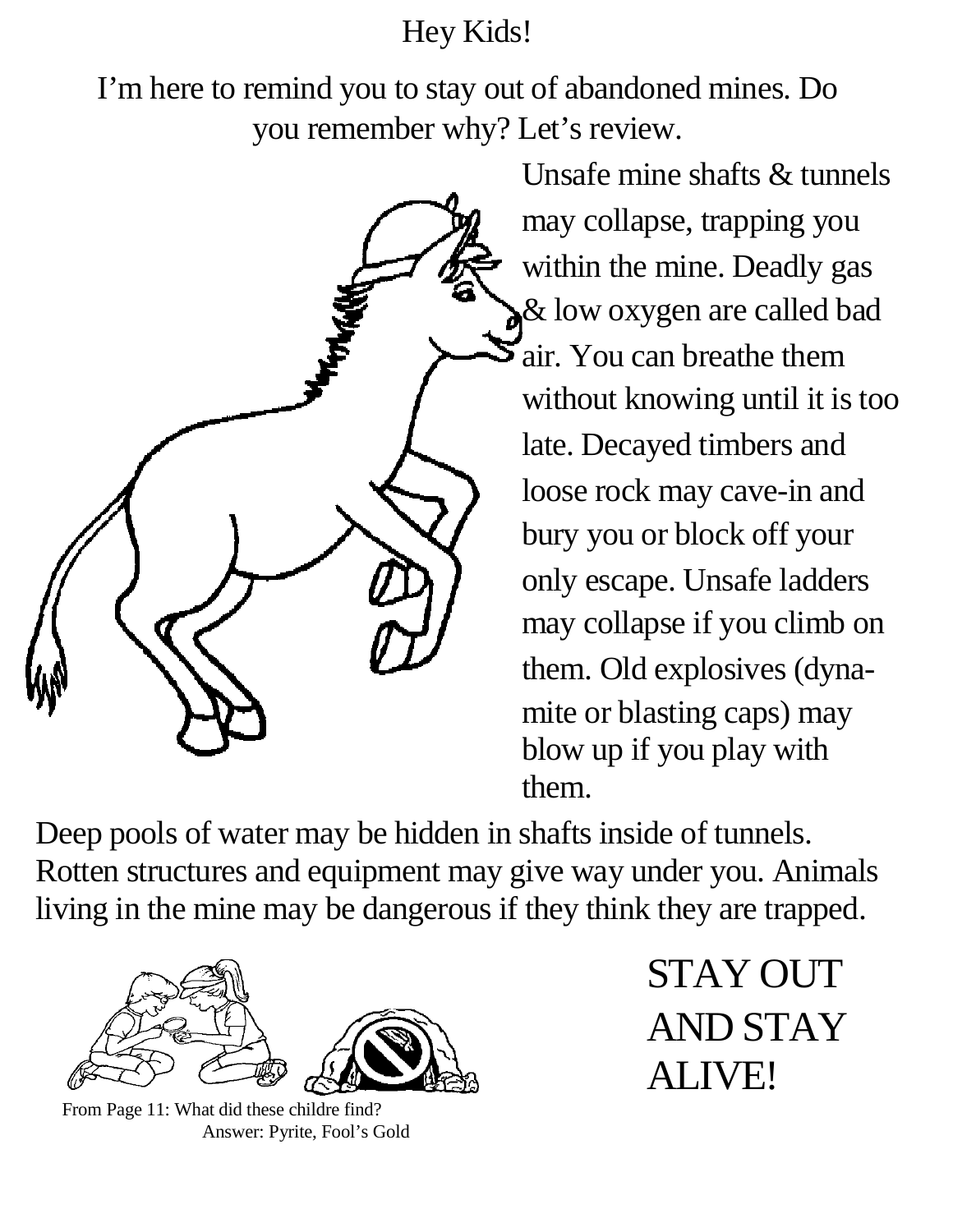# The Bat Song

byChappyGraham

Please don't come to my house I'm tired and I'll be asleep I've been out all night looking for a bite I love insects that fly and crawl and creep

My friends and I sleep upside down Our feet are stuck to the ceiling We live in caves and abandoned mines We find them quite appealing

Abandoned mines may look like fun We bats like the dark and the quiet But you can get hurt in this hole in the dirt And you really shouldn't try it

The floors can give way and so can the roof Rattlers come here to hunt or to slumber You may land in a pit with water in it Or collide with old peices of lumber



(Chorus)

(Chorus) Yeh I'm a bat, Yeh I'm a bat I look like a mouse with wings Yeh I'm a bat, Yeh I'm a bat Let me tell you a couple of things



You can get lost or breathe deadly gas or fall off a rotten old ladder We can fly if we fall or cling to a wall with people it's quite another matter

We stay away from blasting caps They look like small toys on the ground They pack a jolt like a lightning bolt And are best left alone if found (Chorus)